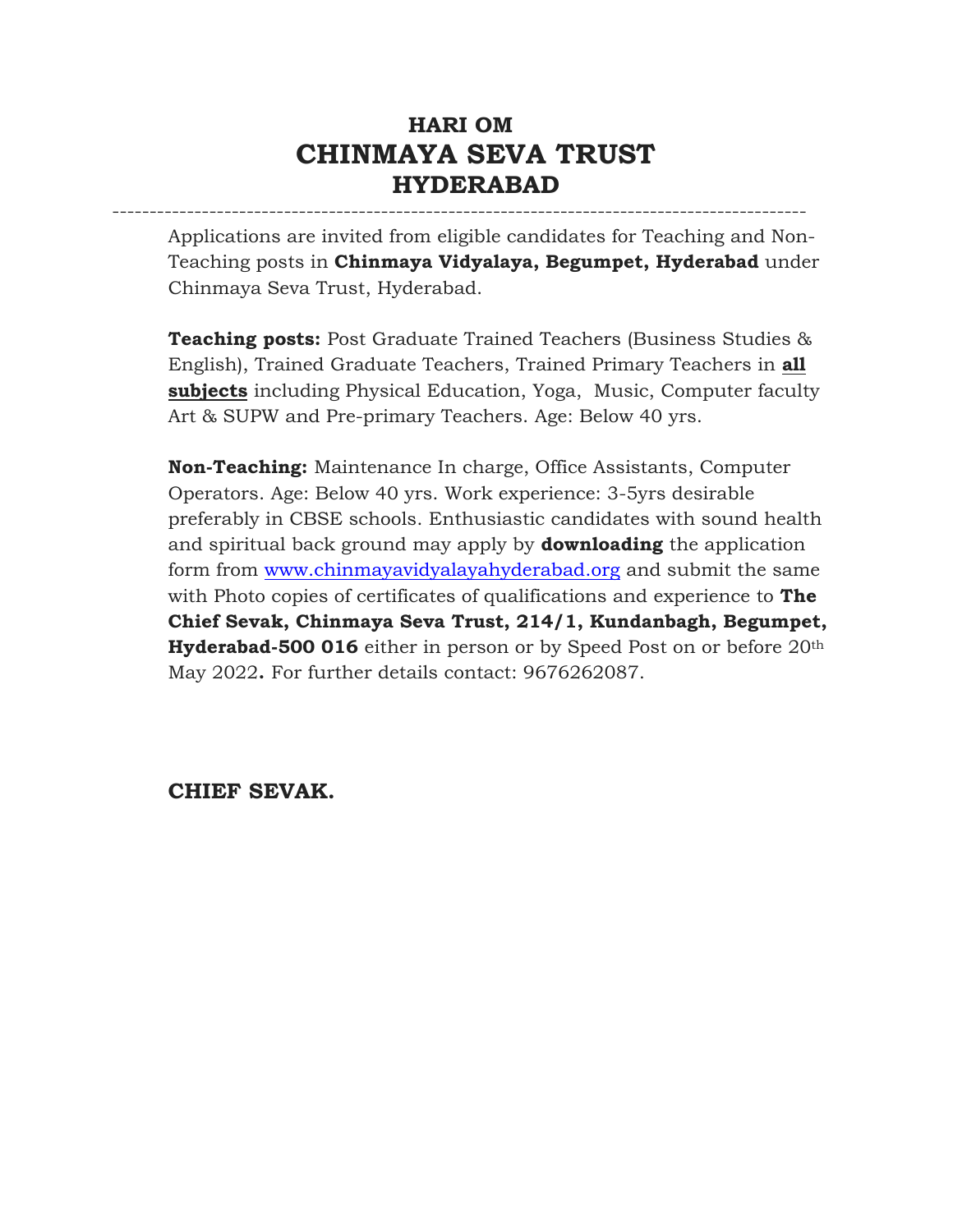# **CHINMAYA SEVA TRUST 214/1, "Sandeepany Kailas", Kundanbagh, BEGUMPET, HYDERABAD – 500 016.**

# **APPLICATION FORM (2022-23)**

| FOR THE POST OF:*                                                                                                                                                                                                              | SUBJECT:                                                                                                               |                                                       |
|--------------------------------------------------------------------------------------------------------------------------------------------------------------------------------------------------------------------------------|------------------------------------------------------------------------------------------------------------------------|-------------------------------------------------------|
| (Mention clearly Pre Primary Teacher/Primary Teacher/<br>Trained Graduate Teacher/Post Graduate Trained Teacher<br>or any other category like Music, PET, Librarian/ Art & Craft<br>Dance etc. Or Any other Non-Teaching post) |                                                                                                                        | Affix latest<br>passport size<br>colour<br>photograph |
| 1. Name of the Candidate:                                                                                                                                                                                                      |                                                                                                                        |                                                       |
| 2. Father's/Husband's Name:                                                                                                                                                                                                    | <u> 1989 - Johann Barbara, martxa alemaniar argumento estas estas estas estas estas estas estas estas estas estas </u> |                                                       |
| 3. Date of Birth                                                                                                                                                                                                               | the control of the control of the control of the control of the control of the control of                              |                                                       |
| 4. Age as on 31-07-2022                                                                                                                                                                                                        | <u> 1988 - Johann John Stein, marwolaeth a bhannaich an t-Amhain an t-Amhain an t-Amhain an t-Amhain an t-Amhain</u>   |                                                       |
| 5. Nationality & Religion                                                                                                                                                                                                      | <u> 1989 - Johann Stein, marwolaethau a bhann an t-Amhain an t-Amhain an t-Amhain an t-Amhain an t-Amhain an t-A</u>   |                                                       |
| 6. Present Postal Address                                                                                                                                                                                                      | <u> 1989 - Johann Stoff, amerikansk politiker (d. 1989)</u>                                                            |                                                       |
|                                                                                                                                                                                                                                | <u> 1990 - Jan James James James James James James James James James James James James James James James James J</u>   |                                                       |
| 7. Telephone Nos: Mobile                                                                                                                                                                                                       | <u>Landline</u>                                                                                                        |                                                       |
| E-mail                                                                                                                                                                                                                         |                                                                                                                        |                                                       |
| 8. Present Post held                                                                                                                                                                                                           |                                                                                                                        |                                                       |
| 9. Name of the Institution<br>Working in at present $\&$<br>Its address                                                                                                                                                        |                                                                                                                        |                                                       |
| 10. Details of Experience:                                                                                                                                                                                                     |                                                                                                                        |                                                       |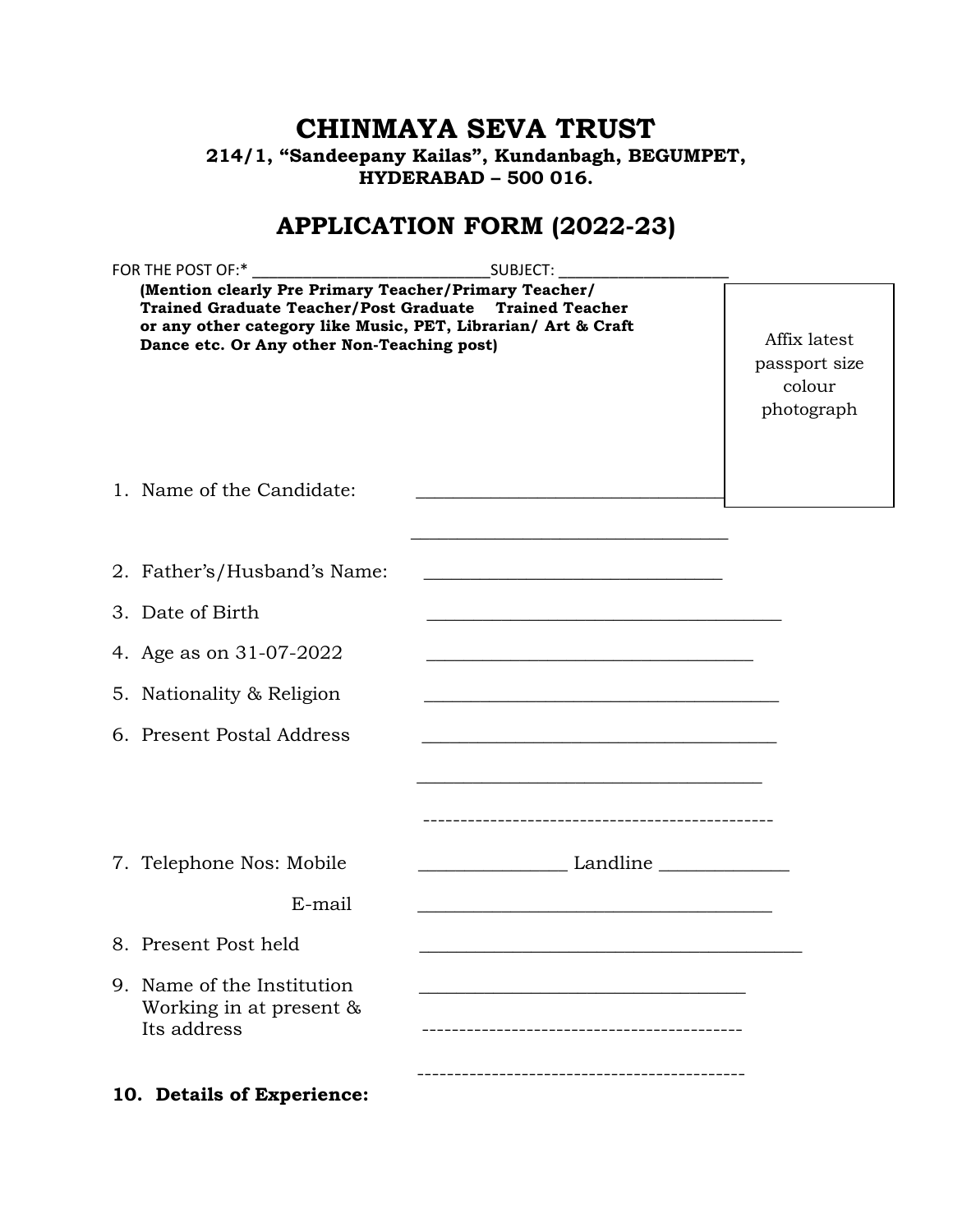| S1<br>N <sub>o</sub> | Name of the<br>School and<br>Address | Subjects<br>Medium<br>taught<br>and<br>classes |  | Period<br>worked |    | No. of Years of<br>Teaching<br>Experience as |                       |                                              | Syllab<br>us<br>(SSC/ |           |                         |
|----------------------|--------------------------------------|------------------------------------------------|--|------------------|----|----------------------------------------------|-----------------------|----------------------------------------------|-----------------------|-----------|-------------------------|
|                      |                                      | taught                                         |  | From             | To | ${\bf P}$<br>G<br>T                          | T<br>$\mathbf G$<br>T | $\, {\bf P}$<br>${\mathbf R}$<br>$\mathbf T$ | rimar<br>Pre.         | Tot<br>al | <b>CBSE</b><br>$/$ ICSE |
|                      |                                      |                                                |  |                  |    |                                              |                       |                                              |                       |           |                         |
|                      |                                      |                                                |  |                  |    |                                              |                       |                                              |                       |           |                         |
|                      |                                      |                                                |  |                  |    |                                              |                       |                                              |                       |           |                         |
|                      |                                      |                                                |  |                  |    |                                              |                       |                                              |                       |           |                         |
|                      |                                      |                                                |  |                  |    |                                              |                       |                                              |                       |           |                         |
|                      |                                      |                                                |  |                  |    |                                              |                       |                                              |                       |           |                         |

### **PGT-XI & XII, TGT-VI-X, PRT-I-V, PRE PRIMARY – LKG & UKG**

#### **11**. **Educational Qualifications: General & Professional. A. General:**

| S1             | Qualification  | Mediu | Board/    | <b>MODE</b> | Subject/  | $%$ of | Class   |
|----------------|----------------|-------|-----------|-------------|-----------|--------|---------|
| $\mathbf N$    | S              | m     | Universit | Regular     | s Studied | Mark   | Obtaine |
| $\Omega$       |                |       | y         |             |           | S      | d       |
|                |                |       |           | Distanc     |           |        |         |
|                |                |       |           | e           |           |        |         |
| $\mathbf{1}$   | X class        |       |           |             |           |        |         |
| $\overline{2}$ | Inter/Higher   |       |           |             |           |        |         |
|                | Secondary*     |       |           |             |           |        |         |
|                | $*B.A./ B.Sc/$ |       |           |             |           |        |         |
| 3              | B.Com.         |       |           |             |           |        |         |
|                | Part-I         |       |           |             |           |        |         |
|                | Languages)     |       |           |             |           |        |         |
|                | Part-II(Group  |       |           |             |           |        |         |
|                | subjects)      |       |           |             |           |        |         |
|                |                |       |           |             |           |        |         |
| $\overline{4}$ | $*MA. /$       |       |           |             |           |        |         |
|                | M.Sc./         |       |           |             |           |        |         |
|                | M.Com./        |       |           |             |           |        |         |
|                | $MBA*$         |       |           |             |           |        |         |
| 5              | M. Phil        |       |           |             |           |        |         |
|                |                |       |           |             |           |        |         |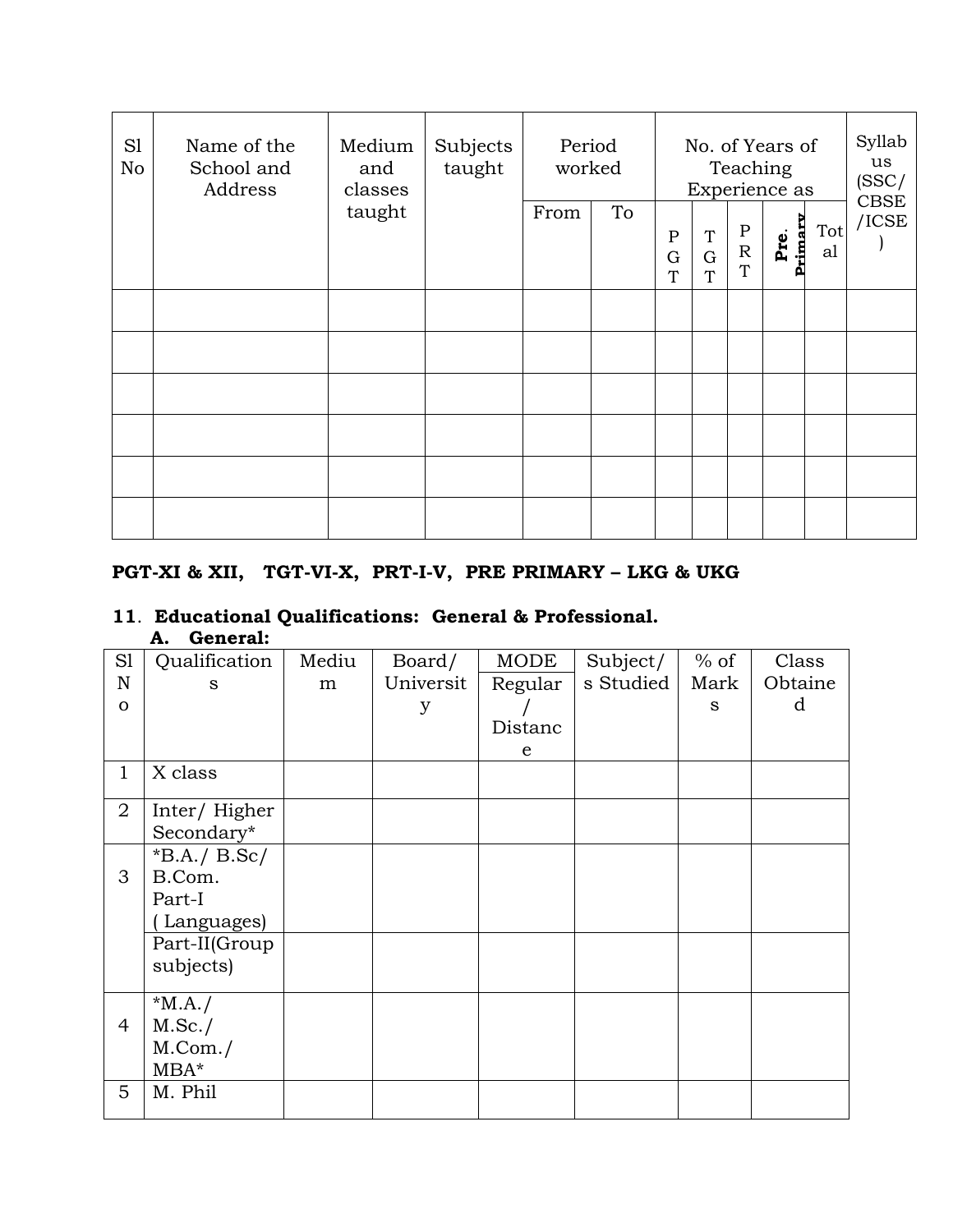|                | Ph.D                            |  |  |  |
|----------------|---------------------------------|--|--|--|
| $\overline{ }$ | Any other<br>Qualification<br>S |  |  |  |

**\*Strike whichever is not applicable.** 

#### **B. Professional:**

| S <sub>1</sub><br>No | Qualifications          | Medium | Board/<br>University | <b>MODE</b><br>Regular/<br>Distance | Methodology<br>Subjects | $%$ of<br>Marks | Class<br>secured |
|----------------------|-------------------------|--------|----------------------|-------------------------------------|-------------------------|-----------------|------------------|
| 1                    | $\overline{2}$          | 3      | 4                    | 5                                   | 6                       | $\overline{7}$  | 8                |
| $\mathbf 1$          | D. Ed.                  |        |                      |                                     |                         |                 |                  |
| $\overline{2}$       | B. Ed.                  |        |                      |                                     |                         |                 |                  |
| 3                    | M. Ed                   |        |                      |                                     |                         |                 |                  |
| $\overline{4}$       | *M. Phil                |        |                      |                                     |                         |                 |                  |
| 5                    | *Ph. D                  |        |                      |                                     |                         |                 |                  |
| 6                    | Other<br>Qualifications |        |                      |                                     |                         |                 |                  |

\* Mention the subject in M.Phil. And Ph.D. in column 6 without fail

# 12. **In-service Training Programmes attended, if any.**

| S.No. | Nature of the Training/<br>Programme | Agency<br>Conducted | Duration | Whether<br>District /<br>State /<br>National<br>level |
|-------|--------------------------------------|---------------------|----------|-------------------------------------------------------|
| 01    |                                      |                     |          |                                                       |
| 02    |                                      |                     |          |                                                       |
| 03    |                                      |                     |          |                                                       |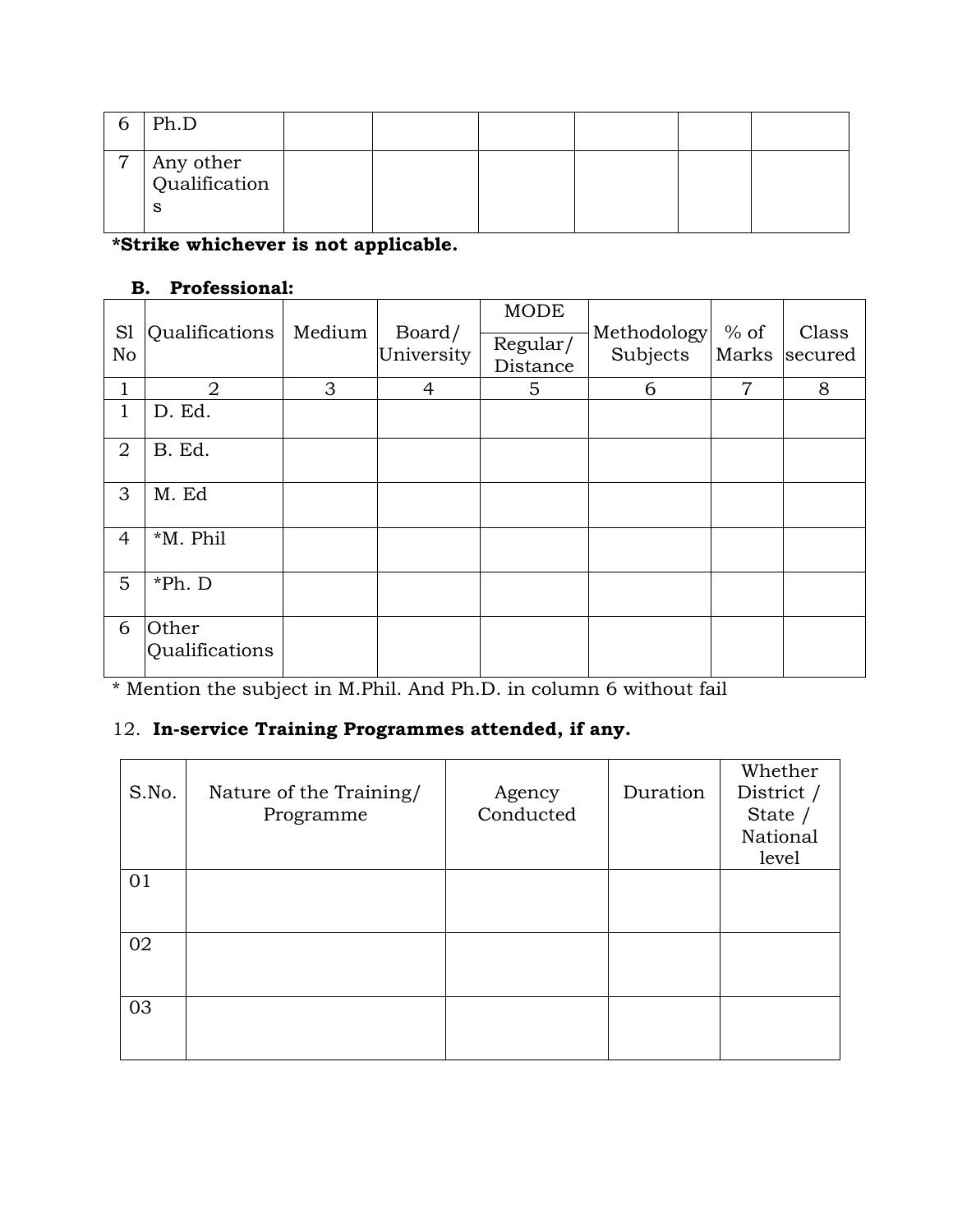- 13. (i) Factors prompted you for applying for the post in Chinmaya Vidyalayas under Chinmaya Seva Trust, Hyderabad.
	- (ii) How and what you know about Chinmaya Mission?
	- (iii) Are you a member of any other spiritual organization? (Please mention name of the organization)
- 14. Personal data: Married/Single/Widow/Widower
	- i). No. of children, age & their educational and employment status
	- ii). Spouse name and Employment particulars
	- iii) Are your children studying in any Chinmaya Vidyalayas or studied earlier? If so, particulars

| 15. i. Present Salary being drawn (per month) |  |
|-----------------------------------------------|--|
|                                               |  |

- ii. Expected Salary (per month) Rs.
- 16. Time required to join in case you are selected:
- 17. Any special information you wish to bring to the notice of Chinmaya Seva Trust, Hyderabad.
- 18. Please mention:
	- i. Awards / Prizes received
	- ii. Books / Articles published
- 19. Please briefly explain about